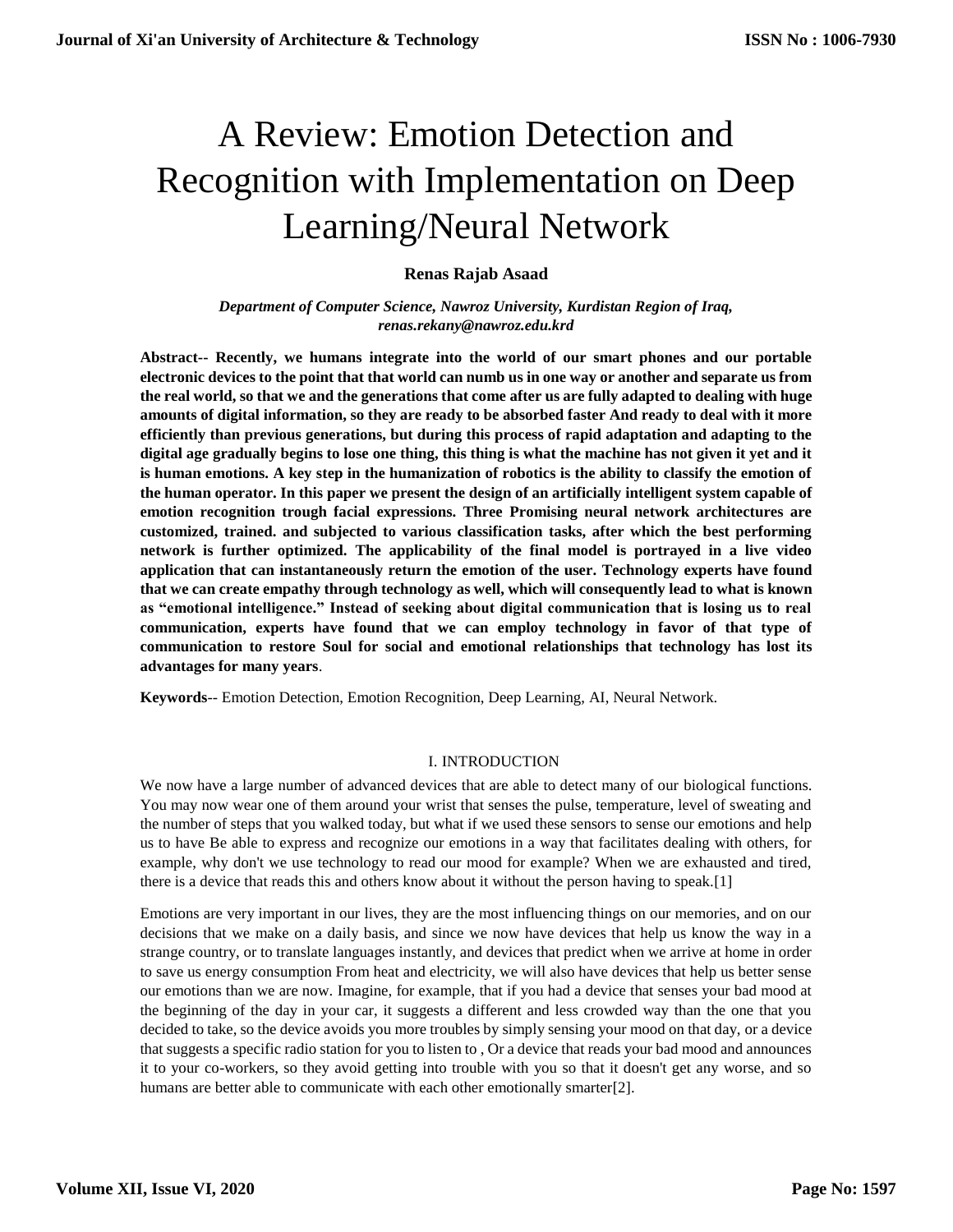These devices can also help those who suffer from depression to notify those around them of their psychological state through devices that sense their mood and give notifications to their loved ones and friends about their condition, here we are talking about a software ability to adapt to the emotions of people, and have the ability to detect and sense those different emotions, In order for smart devices to have "soft" capabilities and also have capabilities that outweigh human intelligence, the mobile device can help you find your way in a strange country, and it can know if you are sad or angry and helps you and helps those around you to overcome that[3].



Figure.1: Emotion Recognition

# II. 2. LITERATURE REVIEW:

System development that is able to recognize emotions through facial expressions, previous research on the way humans reveal emotions as well as the theory of automatic image categorization is reviewed. In this study the role of interpreting facial expression in emotion recognition will be discussed[3].

Humans interact socially with the help of emotions, which are considered as a universal language. These emotions surpass cultural diversities and ethnicity. Facial expressions are responsible for conveying the information, which was difficult to perceive. It gives the mental state of a person that directly relates to his intentions or the physical efforts that he must be applying for performing tasks. As a result, automatic recognition of emotion with the help of high-quality sensors is quite useful in a variety of areas such as image processing, cybersecurity, robotics, psychological studies, and virtual reality applications to name a few. Efforts in this area are being made to gather information of high-quality to meet the demands of the system so that it can read, process and simulate human emotions. Geometric and machine learning based algorithms for an effective recognition are being refined, emphasizing emotion recognition in real-time and not just ideal laboratory conditions. Hence, building a system that is capable of both face detection and emotion recognition has been a crucial area of research[3].

It is a well-established fact that human beings are responsible for the depiction of six basic emotions, namely happiness, anger, surprise, sadness, fear, and disgust [\[1\]](https://www.ncbi.nlm.nih.gov/pmc/articles/PMC5856132/#B1-sensors-18-00416). These primary emotions form the primary classification of the study of human emotional responses. Apart from these basic emotions, several other emotions have been considered for research. These include contempt, envy, pain, drowsiness and various micro expressions. Facial expression is seen as the primary mode of recognition of human emotion. It works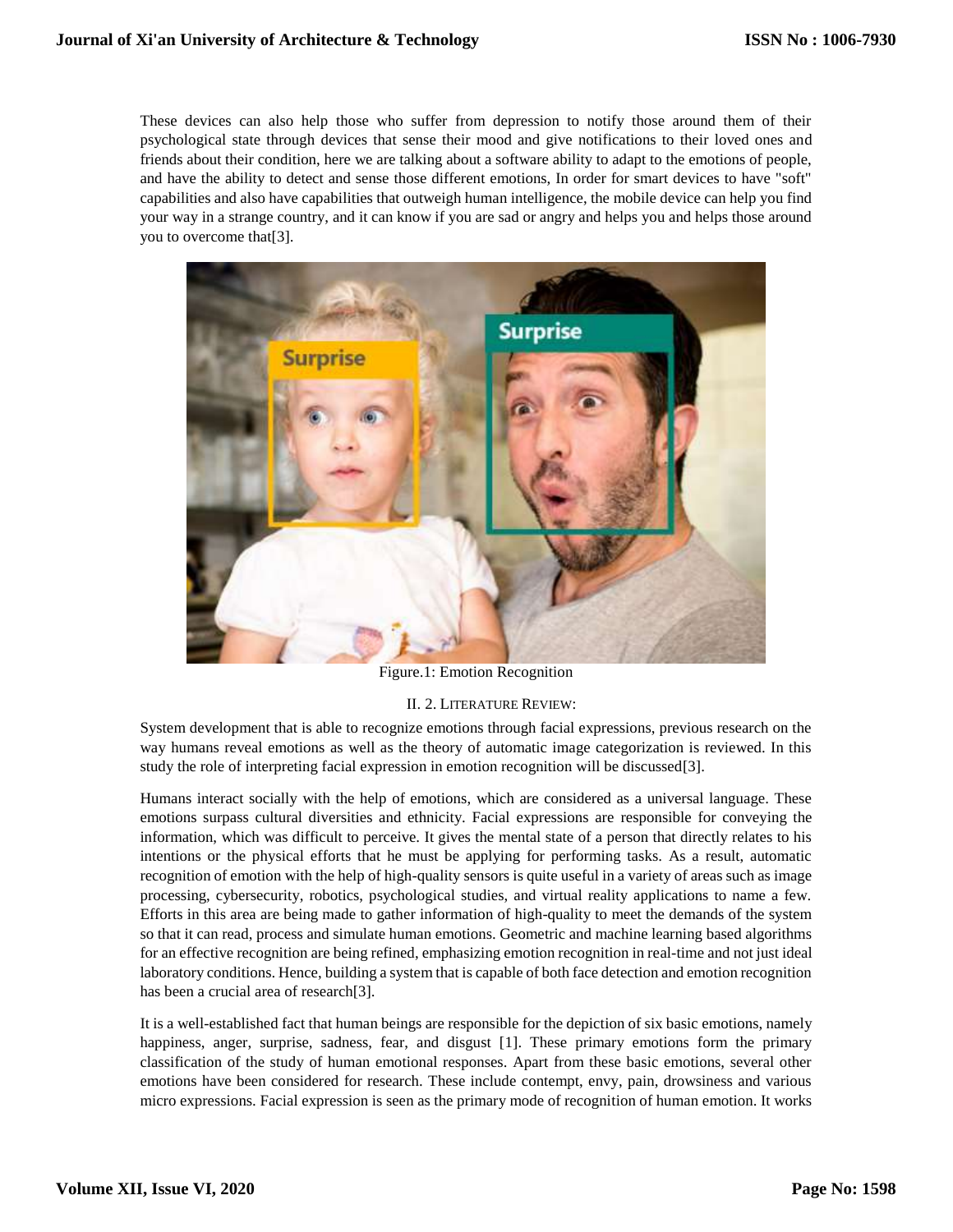on facial motion and the deformations of facial features to classify them into emotion categories. This classification is based on visual information and may not be the sole indicator of emotion. Other factors also contribute to the recognition of a person's emotional state such as voice, body language, gestures or even the direction of the gaze. Emotion recognition, therefore, demands a more precise knowledge of all these factors together with contextual information to convey more accurate results.

Facial emotional recognition is essentially pattern recognition and involves finding regularities in the set of data being analyzed. Using these regularities, faces, as well as emotions, can be recognized. Various techniques are followed to carry out the tasks that widely fall into two classes, method of parameterization, and the method of recognition. The method of parameterization includes segmentation, assigning binary labels to each pixel and detection where a boundary box is obtained when the face is located in the given data [\[2\]](https://www.ncbi.nlm.nih.gov/pmc/articles/PMC5856132/#B2-sensors-18-00416). FACS (Facial Action Coding System) is an example of this method, where all facial emotions are considered and described by the contraction of facial muscles being considered as AUs (Action Units) [\[3\]](https://www.ncbi.nlm.nih.gov/pmc/articles/PMC5856132/#B3-sensors-18-00416). These Geometric Feature-based techniques give importance to the structural shape of facial components such as nose, mouth, and eyes. he other method is appearance-based where attributes such as intensities, pixel values, and histograms are considered. After exhaustive training is done with the help of prelabeled datasets, machine learning techniques are applied to detect emotions.

#### III. 3. OBJECTIVES:

- The method depends on computer and automation
- Detects high pressure, emotional volatility and internal conflict
- Estimates of deception through interview subjects via speech and / or text analyzes
- Uses multiple analyzes with support for algorithms
	- IV. 4. IMAGE CLASSIFICATION TECHNIQUES:
- Unsupervised Classification: In unsupervised classification, it first groups pixels into "clusters" based on their properties. Then, you classify each cluster with a land cover class[4].
- Supervised Classification: In supervised classification, you select representative samples for each land cover class. The software then uses these "training sites" and applies them to the entire image[4]. V. FEELINGS RECOGNIZE THROUGH THE VOICE

The machine can identify a person by the tone of his voice, but can he know how he feels from the tone of his voice himself? Can she determine his feelings and his psychological and mental state from his way of speaking ?, and can she determine human feelings if she has enough information in her database about facial expressions and changes in heartbeat in the case of feeling different feelings, while you are reading these words now many programmers and engineers work To train different electronic devices to recognize facial expressions and how to analyze each expression individually[5].

One of the architects of what is known as" emotional programming, one of the types of programming for training a machine in identifying and analyzing human emotions, said in his talk at TED talks in Berlin that the machine must learn empathy, and for this he and a team work. Huge emotional programming engineers collect data from thousands of volunteers to conduct experiments that allow them to recognize their facial expressions if they are exposed to a specific situation or recognize their emotions towards each other so that the machine has a modern database based on real emotions and facial expressions[6].

Perhaps emotional technology helps you avoid many embarrassing situations, or helps you to be more intelligent in your field of work, or helps you to maintain your emotional relationship with your wife more understandably, this also means that this technology will change our interaction with smart devices, and from the way Our dependence on it and our addiction to it. Interactive programming engineers may think that this will improve the quality of social relationships, but at the same time it will support the idea that came out of the womb of Silicon Valley in the first place, which is the idea of individuality[9].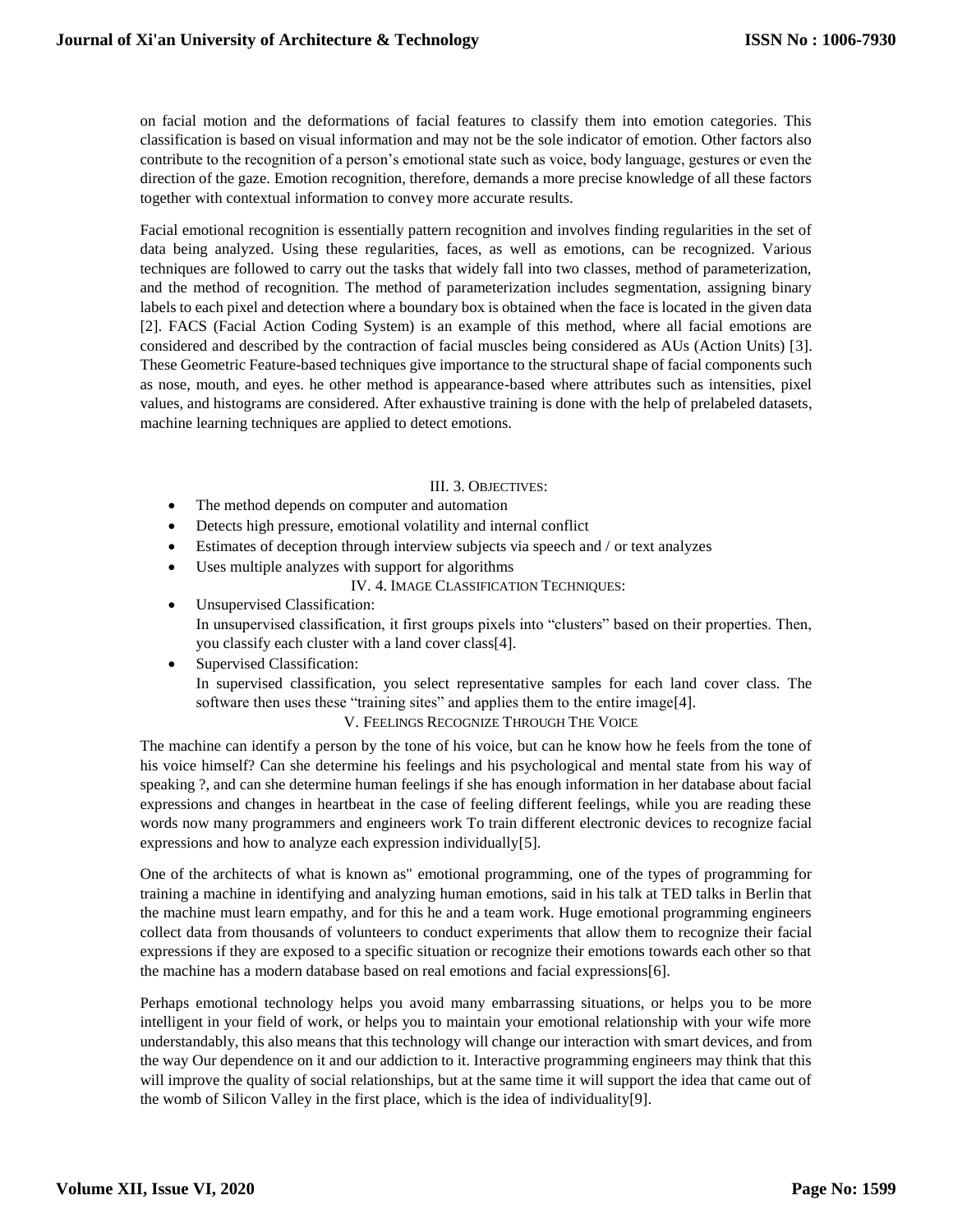Imagine that there are electronic devices dedicated to reading your emotions and mood on a daily or instantaneous basis, devices that are able to make your mood better, and devices that help you find the right person for you based on your emotional and mental state and the characteristics that suit your psychological state, this does not seem very far from reality, as we have Now websites and apps that are primarily concerned with finding the best people for you based on the information that you give yourself for the algorithms such as the information on your personal account and your personal image like the "tinder" or "crown" application, the applications that turned the sacred link into just a digital game[6].



Figure.2: Speech Recognition

#### VI. 6. IMPLEMENTATION:

This study aims to classify the emotion on a person's face into one of seven categories, using deep convolutional neural networks. This repository is an implementation of [this](https://github.com/atulapra/Emotion-detection/blob/master/ResearchPaper.pdf) research paper. The model is trained on the FER-2013 dataset[8]. This dataset consists of 35887 grayscale, 48x48 sized face images with seven emotions - angry, disgusted, fearful, happy, neutral, sad and surprised[7].

 This implementation by default detects emotions on all faces in the webcam feed. With a simple 4 layer CNN, the test accuracy reached 63.2% in 50 epochs.



Figure.3: Implementation of Model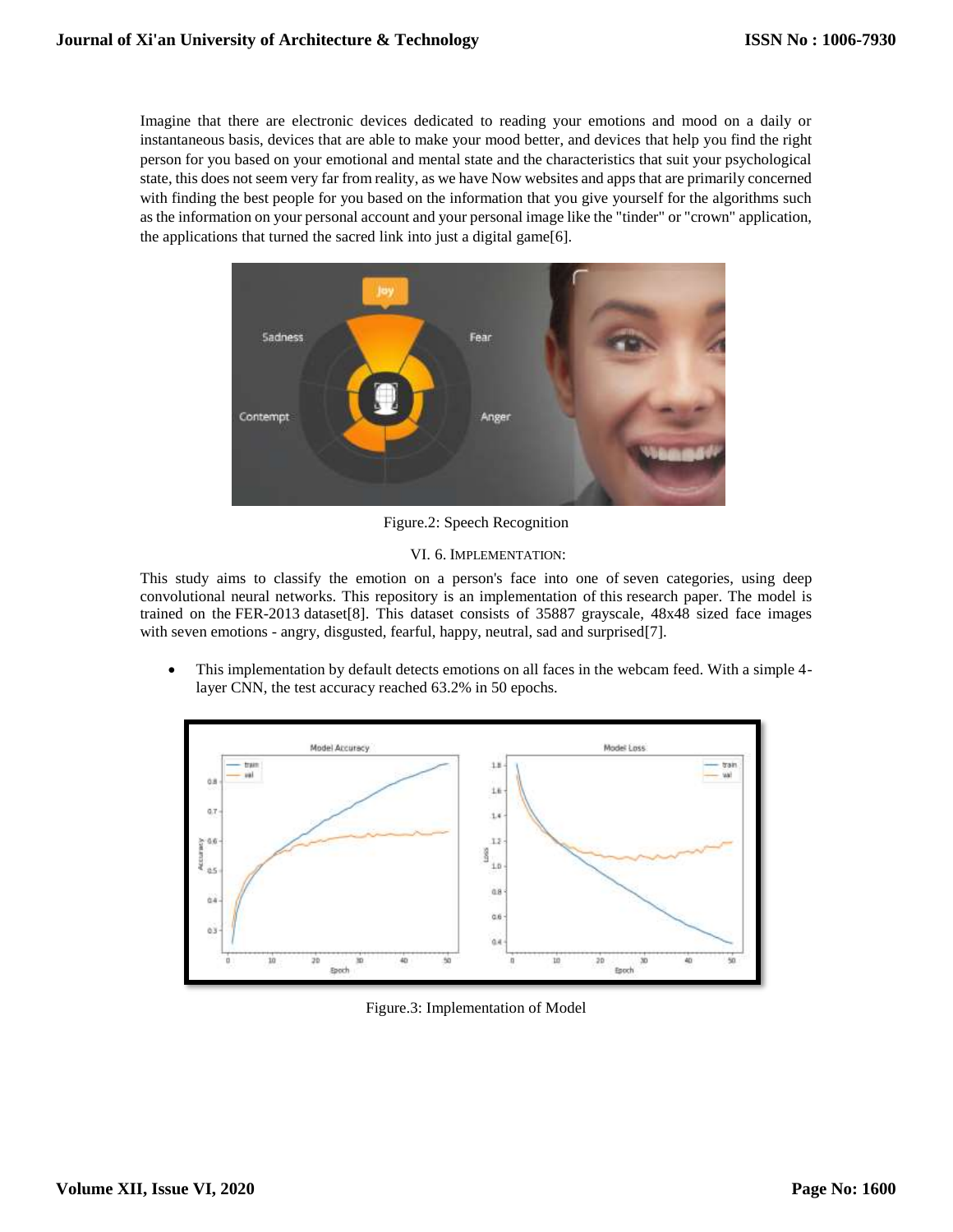- a) DATA PREPARATION
	- The [original FER2013 dataset in Kaggle](https://www.kaggle.com/deadskull7/fer2013) is available as a single csy file. I had converted into a dataset of images in the PNG format for training/testing and provided this as the dataset in the previous section[10].
	- In case you are looking to experiment with new datasets, you may have to deal with data in the csv format. I have provided the code I wrote for data preprocessing in the dataset\_prepare.py file which can be used for reference[10].



Fig.4: Data Preparation

# b) ALGORITHM

- First, the haar cascade method is used to detect faces in each frame of the webcam feed.
- The region of image containing the face is resized to 48x48 and is passed as input to the CNN.
- The network outputs a list of softmax scores for the seven classes of emotions.
- The emotion with maximum score is displayed on the screen.

# c) APPLICATIONS

- Criminal investigations
- Intelligence gathering
- Examination of employment
- Criminal investigations
- Mental Health Assessment
- Identify social network users
- Supplement for polygraph testing

#### VII. CONCLUSION:

In this study, explained that the field of emotion recognition through advanced smart technology, neural network technology and deep learning will help a human being on another dimension of studies through applications and devices that recognize or deal with a person through emotions or recognize a person's emotion through an image or sound or even through a live broadcast. This will assist the medical, military or academic aspect of a technological revolution in the coming years.